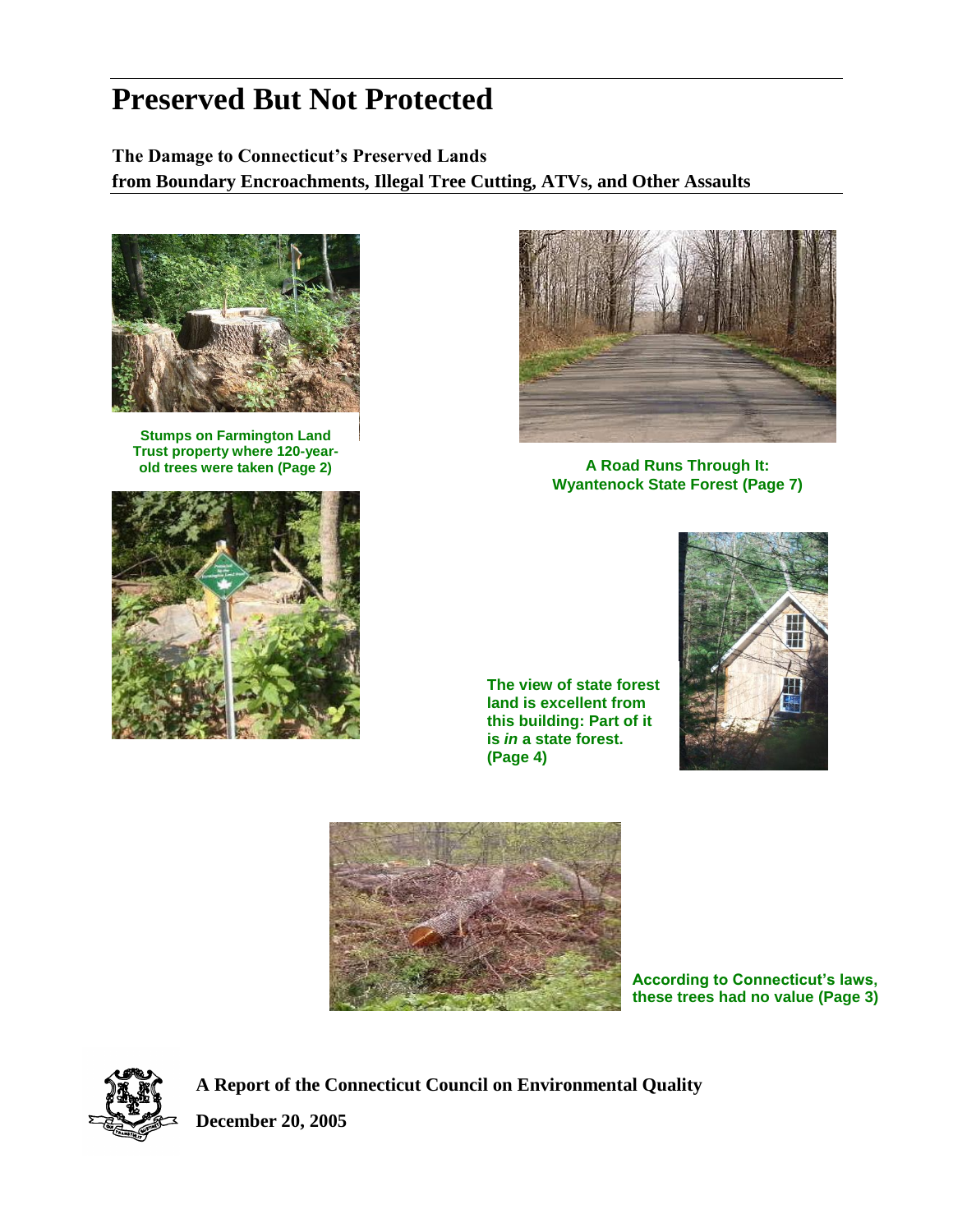# **Table of Contents**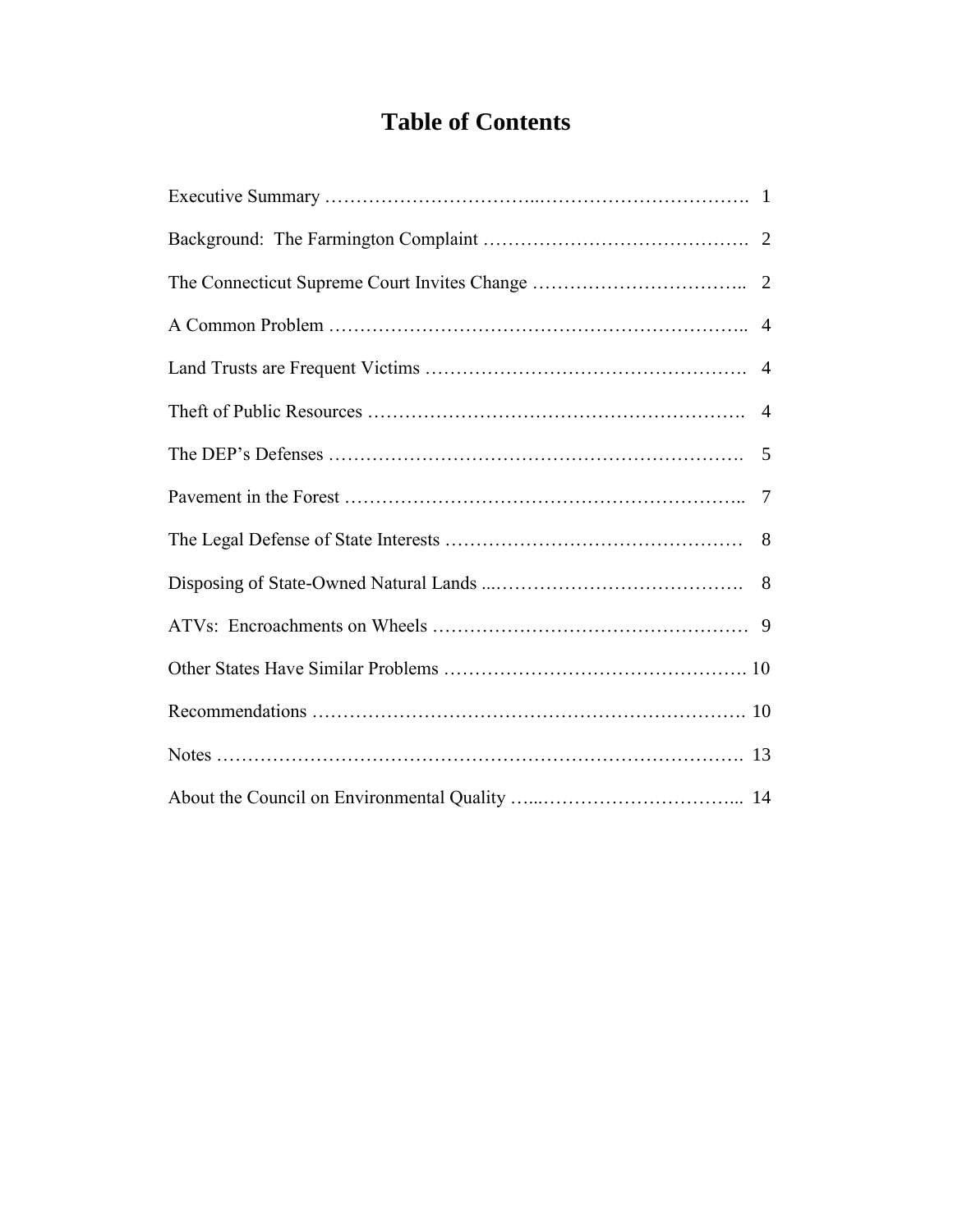# **Preserved But Not Protected**

# **The Damage to Connecticut's Preserved Lands from Boundary Encroachments, Illegal Tree Cutting, ATVs, and Other Assaults**

#### **Executive Summary**

The Council on Environmental Quality has found that existing laws are not adequate to protect preserved lands – including state parks and forests, municipal parks and land trust properties – from various forms of encroachment. The Council defines encroachment as an unlawful action that is harmful to preserved land owned by the state, municipalities, or private organizations such as land trusts. The most common type of encroachment is the illegal felling of trees, but there are many other types as well, including the placement of buildings, driveways, and lawns on what is supposed to be protected open space. State government has not been strong in the defense of its land. The Department of Environmental Protection (DEP) is not equipped to protect state lands from encroachment, and is losing public resources. Some damaging activities, such as the paving of an abandoned road that bisects a state forest, are aided by antiquated statutes. State-owned lands, not managed by the DEP, have been sold or transferred with no knowledge of what natural resources were present. Finally, hundreds of areas of preserved land have been damaged by people driving All-Terrain Vehicles (ATVs) illegally. The Council recommends a combination of statutory amendments and increased enforcement capacity to reverse the growing problem. The detailed recommendations begin on page 10.

#### **Major Recommendations In Brief**

- Update the penalties for illegal tree cutting on preserved lands, and make the violator liable to the landowner for the costs of restoration and legal fees.
- Define the value of trees that are cut illegal- $\bullet$ ly on preserved lands as the *appraised* value of the trees (to replace the current standard, the market value of the logs).
- Establish a firm policy of not tolerating en- $\bullet$ croachments on state land. Work to resolve all known encroachments by 2008. Appropriate to the DEP the resources – including surveyors and support staff – necessary for quick and effective response to reports of encroachment.
- Enact a new statute that would guide the  $\blacksquare$ assessment of damages in cases of encroachment (other than tree-cutting) on preserved lands. The trespasser should be liable to the landowner for the costs of restoration plus legal fees and related costs.
- Authorize the Attorney General to act on behalf of nonprofit land trusts against encroachments.
- $\bullet$ Amend the statute that gives certain landowners rights to develop and use abandoned roads in a way that would inhibit development of paved roads through preserved lands.
- Review the natural resources of surplus state properties before they are transferred out of state ownership.
- Improve the DEP's ability to enforce laws  $\bullet$ that prohibit the use of ATVs on public land. People who damage preserved lands with ATVs should be liable to the landowners for the cost of restoration.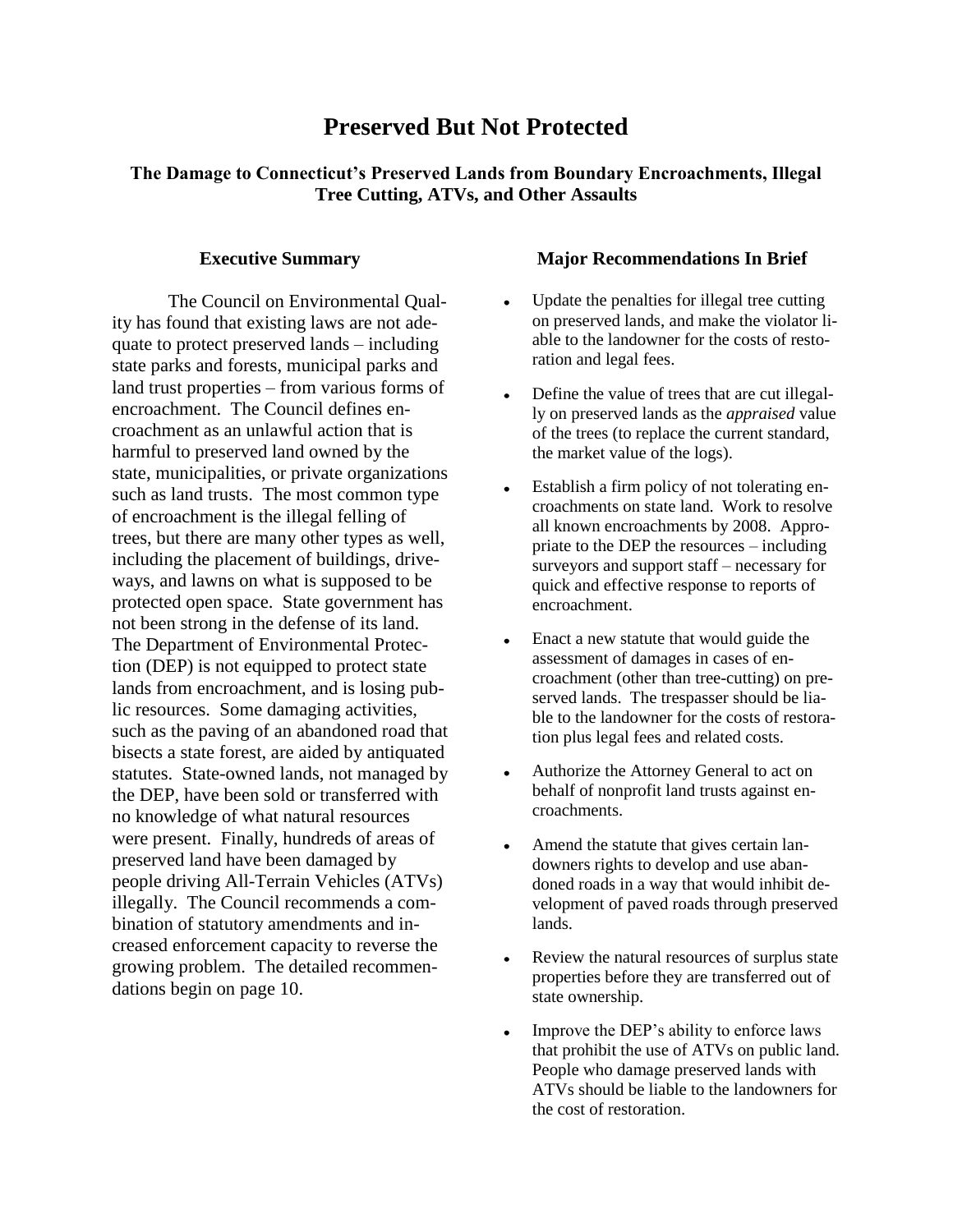#### **Background: The Farmington Complaint**

In June 2005, representatives of the nonprofit Farmington Land Trust spoke to the Council about an incident that occurred on one of the trust's preserves. As described in police reports, the owner of a new subdivision next to the preserve paid a contractor to remove trees from the preserve. The boundary of the preserve was well marked. All of the trees were more than 120 years old and in plain view of the boundary signs. A certified forester determined that the resulting gap in the tree canopy probably will result in the spread of undesirable invasive plant species. The clearing also reportedly led to erosion and considerable damage to the subsurface drainage system that had been installed decades earlier on the portion of the preserve that was a pasture.

After a thorough investigation by the municipal police department, the Chief State's Attorney declined to prosecute, stating that the matter was "more appropriate for a civil forum."<sup>1</sup> Accordingly, the land trust hired an attorney. It also hired an environmental consultant who estimated the cost of restoring the property to be approximately \$120,000.

If the land trust prevails in court, the penalty that is likely to be assessed pursuant to Connecticut General Statutes (CGS) Section 52-560 is three times the market value of the severed wood, which was estimated to be less than \$400. This amount is not close to being sufficient for restoring the property or for serving as a deterrent to future incidents. The neighboring landowner almost certainly gained many times that amount in land value because of the enhanced view.

An individual or commercial landowner might choose to forego legal action, but the land trust has an obligation to pursue a civil remedy even if such action brings a substantial monetary loss. On the other hand, the organization cannot spend so much on legal expenses as to risk insolvency. The land trust's reason for existence is to preserve parcels of land that are rich in natural resources for present and future generations of residents. A failure to take action would jeopardize future gifts, as potential donors of land rightfully might question the trust's commitment to ensuring the preservation of the land in its natural state. Also, the trust is directed by the *Land Trust Standards and Practices*<sup>2</sup> manual to take action to correct abuses of its property.

#### **The Connecticut Supreme Court Invites Change**

In 2005, the Connecticut Supreme Court ruled on another incident of unauthorized tree cutting on land owned by a land trust, this one along the Connecticut River in East Haddam (James Ventres et al. v. Goodspeed Airport, LLC, et al.)<sup>3</sup> About 340 trees were cut, some of which were more than 100 years old. The value of the wood was negligible, as would be expected for silver maple and other species that grow in floodplains. The trees' significant ecological value was not relevant to the court. The plaintiff's consultant and the defendant's consultant both estimated that restoration would cost more than \$100,000. This restoration did not include full replacement of the trees; a forestry consultant estimated the cost of replacement to be more than \$200,000. Although the plaintiffs prevailed, the court ordered restoration-related payments of only \$67,500, of which \$17,500 was a civil penalty for a violation of the Inland Wetlands and Watercourses Act; the other \$50,000 went to a DEP-controlled fund for research projects that could be spent to benefit the site.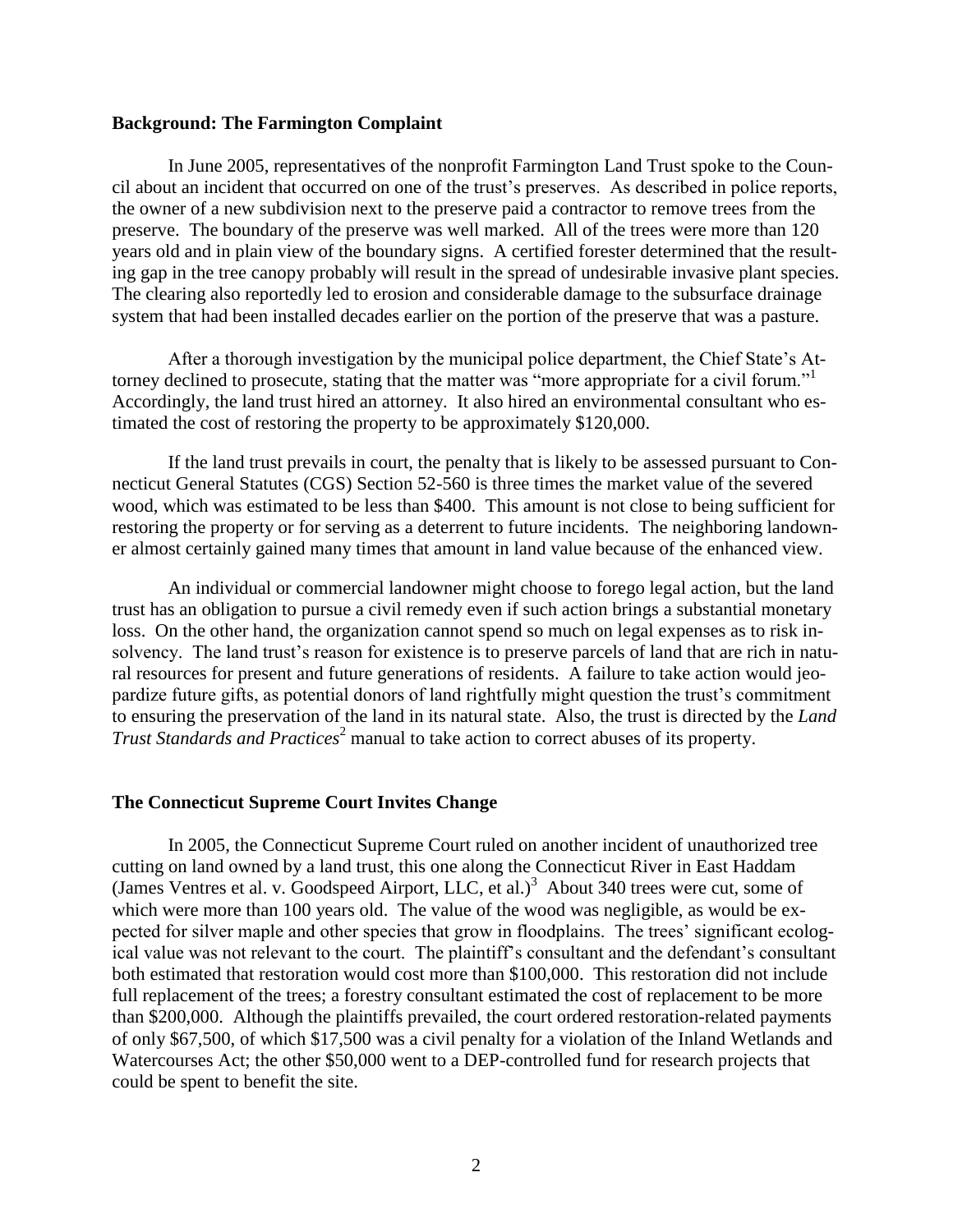The land trust argued to the trial court that the damage award should be based on the cost of replacing the trees, because the "value of the property lies in its place within the environment, rather than as a potential building lot or a working woodlot." The Supreme Court replied that the "plain language of the statute precludes such a reading," and the court is "precluded from substituting its own ideas of what might be a wise provision in place of a clear expression of legislative will."

The Supreme Court affirmed that under current law there are only three possible measures of damage for loss of trees in Connecticut:

- 1. Damages for unlawful entry on the plaintiff's land, which would be "nominal."
- 2. "Value of the trees removed, considered separately from the land" (or in other words, the value of the wood on the market if sold for lumber, pulp, or firewood.)
- 3. "Reduction in the pecuniary value of the land" as a result of the tree removal (that is, the difference in the value of the land before and after the tree removal.)

None of these methods is appropriate to cases of people cutting trees illegally on preserved lands. The value of the wood is usually insignificant. As an example, using median wood prices from late 2005: the value of 100 quite large red maple and hemlock trees (each being more than two feet in diameter) would be about \$2,000 on the market.<sup>4</sup> In the unlikely event they were all large white oaks, a more valuable type of tree, the total value would be only about \$5,000.

The pecuniary or market value of the land has almost no meaning in this type of case. Preserved land usually is permanently encumbered by legal restrictions that would prohibit development, and in most cases the land has little or no value on the open market even if it could be legally sold. Many preserved lands were gifts to conservation organizations or the state and have deed restrictions that would prohibit their sale. Land trusts maintain the lands for conservation purposes only. The market value of a swamp, for example, that was donated to a land trust with permanent deed restrictions might be nonexistent, but that same land could be of extraordinary ecological value to the residents of the state.

The laws pertaining to tree-cutting on others' land are woefully outdated. They were adopted at a time  $-1726$  – when the typical problem was theft of trees for the commodity value of the wood. (Interestingly, the financial penalties were actually greater in 1726; they were reduced through amendments over time.)<sup>5</sup> Now, the problem is more likely to be removal of trees to enhance the view from expensive homes. The penalties, if assessed, are minor in relation to the homes' value, and are of no deterrent value. Meanwhile, the true value of the trees on preserved lands, which is value to wildlife, scenery, recreation, and other public purposes, is not recognized in the law at all.

There are several options for updating the statutes. One approach would be to define "value" of trees to mean the appraised value, which is related to replacement cost. There is precedent for this approach: In 2000, the General Assembly amended the law regarding illegal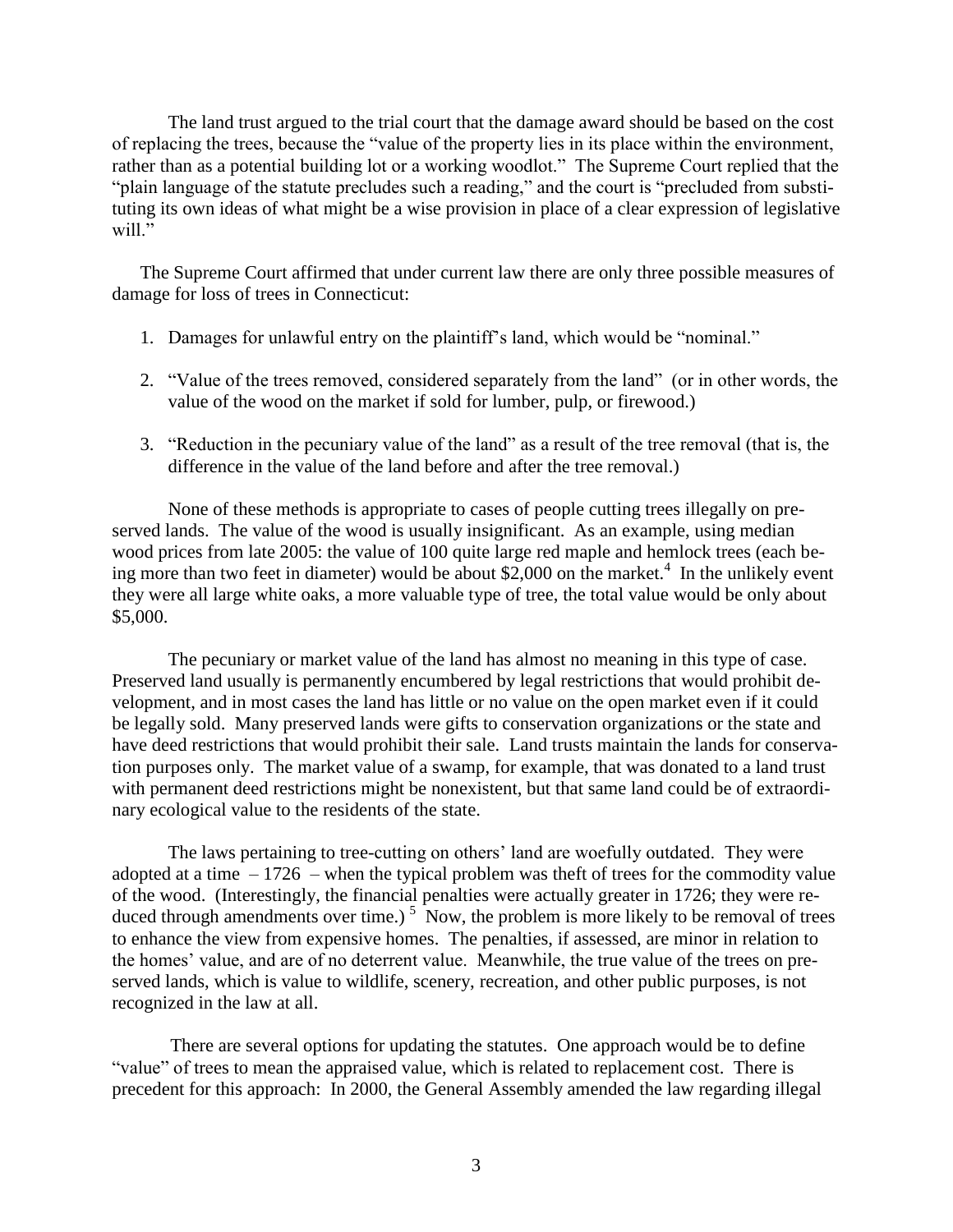tree cutting in rights-of-ways (CGS Section 23-65(b)) to establish the fine as the "appraised" value of the tree, and defined the appraisal method to be used. This fine is explicitly in addition to any civil liability to the landowner. A similar law for illegal tree cutting on preserved lands would be consistent and appropriate. Another option is to specify a conservation value in monetary terms. The Council's recommended approach (see p. 10) is a combination of penalties: Where the cutting occurs on preserved lands, the fine would be set at three times the appraised value of the trees, and the person who cuts the trees shall be liable to the injured party for the costs of restoring the land to its former ecological condition, as determined by the DEP or a qualified consultant. In a case where the owner of preserved land – including state parks and forests, land trust preserves, and municipal parks – seeks a civil remedy, the damages should also include all costs, fees, expenses, and reasonable attorney's fees. The model for this last provision is the Inland Wetlands and Watercourses Act (specifically CGS Section 22a-44(b)).

#### **A Common Problem**

During the Council's investigation of the Farmington case, it became aware of other abuses of preserved lands. From information collected from other citizens, state agencies, municipalities, conservation organizations, news accounts, and members' own observations, the Council soon concluded that the problem was widespread and spreading.

#### **Land Trusts are Frequent Victims**

According to a survey of 78 nonprofit land trusts conducted in 2005 by the Connecticut Land Trust Service Bureau and a volunteer, the majority have suffered encroachments.<sup>6</sup> The most common illegal activity is tree cutting (reported by more than one-third of the land trusts). Next is illegal dumping (35 percent), with an assortment of roads and buildings (12 percent each) and other abuses. Only one in seven land trusts reported no encroachment problems. Damage from illegal ATV use is also a common complaint. Existing penalties are not deterrents, and the cost of legal action is often beyond the means of the organization. Most of these charitable organizations are run by volunteers for the benefit of their communities, and they deserve protection.

The survey of land trusts also found that 20 percent of land trusts reported that their boundaries were not necessarily surveyed, marked and inspected as they should be. Just as they are for state and municipal lands, *well-marked accurate boundaries* are a land trust's first line of defense against encroachments. The recommendations in this report are intended to aid those organizations that maintain their boundaries properly.

#### **Theft of Public Resources**

The Council found that dozens of encroachments compromise the boundaries and natural resources of state forests, parks, and wildlife management areas. In a typical case, neighboring property owners cut vegetation, expand their lawns into the state land, build unauthorized drive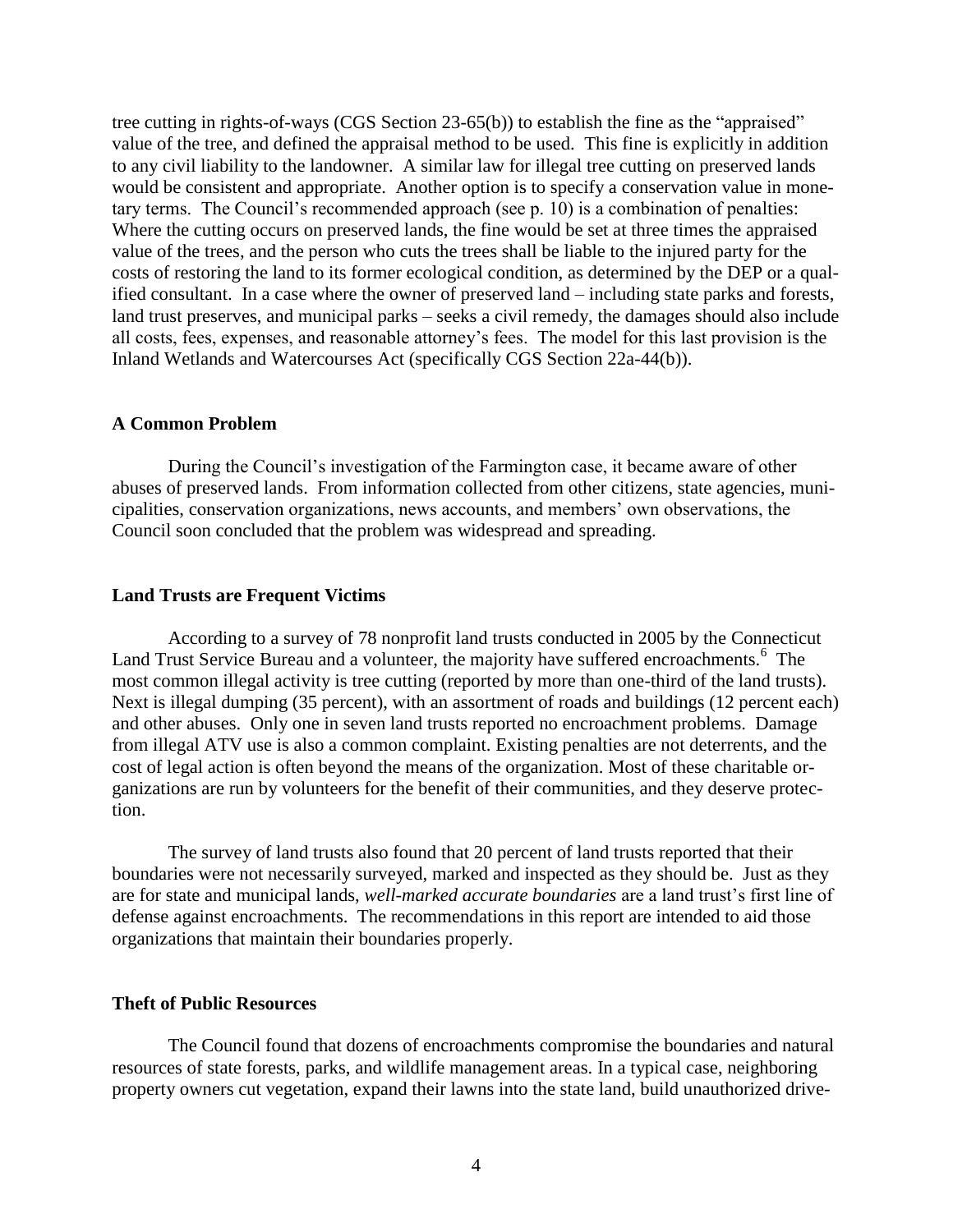ways, roads, or structures, remove stone walls, or use the state land for dumping or storage. Sometimes, the state boundary signs and/or monuments are removed. Some of the more unusual encroachments include houses, a deer exclosure, and an in-ground swimming pool in a state forest. Examples include:

**Chain Saws in a State Park:** The DEP arrested two men in November 2000 for cutting  $\bullet$ 131 trees in a State Park. The apparent reason for the cutting was to enhance the adjacent landowner's view of the Connecticut River. The largest tree was more than 100 years old. The trees' wood value was negligible, according to the DEP forester who viewed the stumps, but their appraised value (which takes into account their replacement costs) was about \$16,000. Ultimately, the criminal charges were dismissed, and the landowner agreed to make a charitable donation of \$15,000 to a nonprofit organization related to parks. The DEP received nothing for restoration and no compensation for its expenses.

Compare this to a similar event that occurred along the Potomac River in Maryland that same year. The Potomac Conservancy reported that someone had cut 32 mature trees to enhance the view of the river from a nearby residence. In 2004, the National Park Service, which held a scenic easement on the property, reached an out-of-court settlement with the landowner. *In addition to* reforestation of the site, the landowners agreed to donate a more restrictive easement *and* paid more than \$470,000 in fines, payments, and contributions to the Park Service and two nonprofit organizations related to parks and the Potomac River.

- **Houses in a State Forest?:** A DEP Park Supervisor reported the construction of new homes on land that he understood to be part of a state forest. However, until the boundary can be surveyed and (perhaps) the deeds researched, no action can be taken to correct this potentially major encroachment. As explained below, the boundary is not being surveyed.
- **Filled Wetlands: The State as Inadvertent Violator:** There are numerous reported instances of landowners expanding their lawns and fences into wetlands that are owned by the state and managed by the DEP as parks or wildlife management areas. Corrective action is not taken because of the DEP's inability to document the boundaries. In the cases where non-tidal wetlands have been filled, the DEP potentially is in the unfortunate legal position of maintaining illegal fill (placed by others) on its own property, a violation of the Inland Wetlands and Watercourses Act.

# **The DEP's Defenses**

The first line of defense against encroachments is well-defined borders, according to experienced land managers throughout the country. This is one of the DEP's first weaknesses. Section 23-24a of the Connecticut General Statutes required the DEP to survey all park and forest boundaries by 1984. This work was never completed. In 2002, the Auditors of Public Accounts recommended that the DEP develop a plan to survey all of its land. The Department's response indicated that the deficiency is huge: "There are approximately 180,000 acres for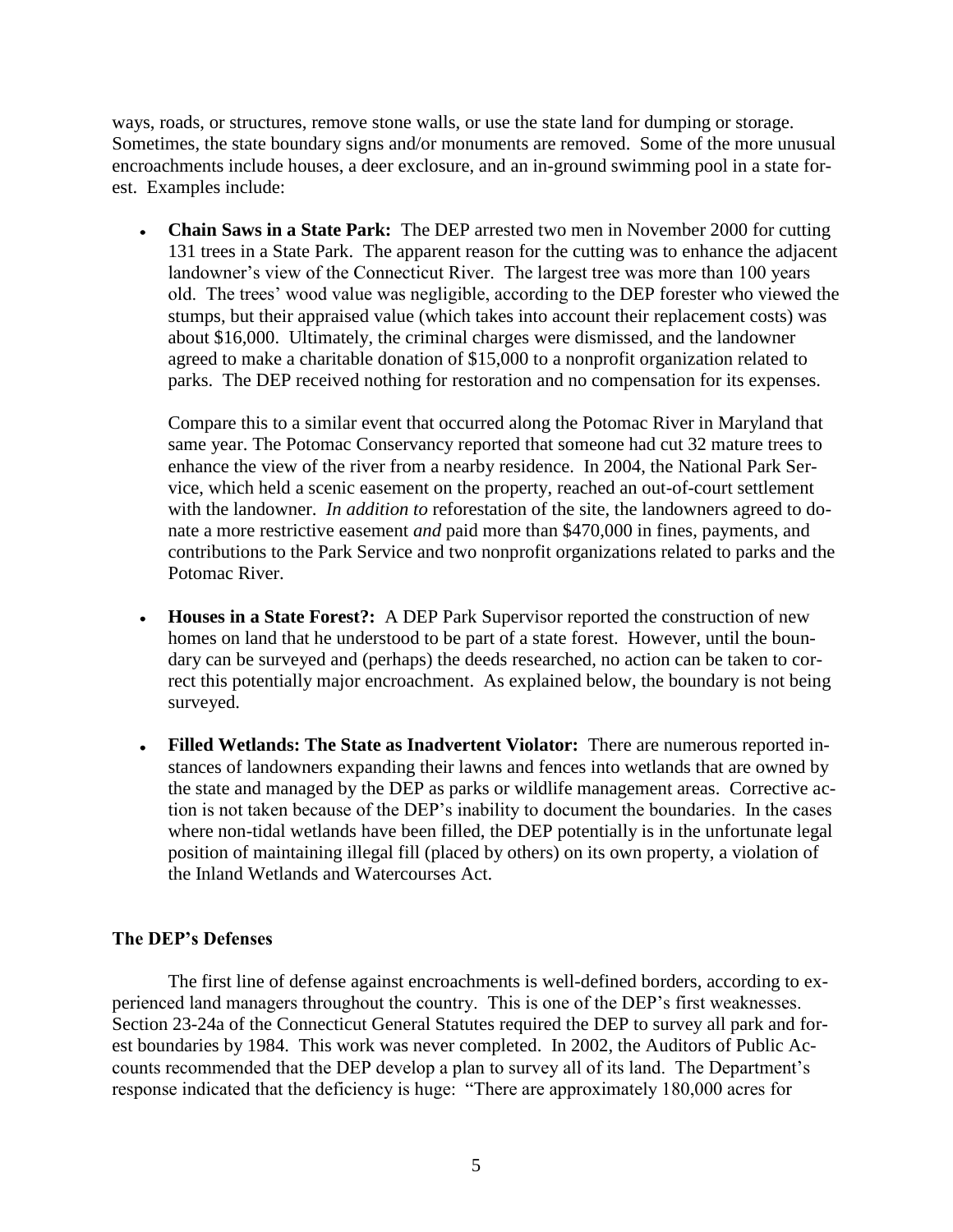which no survey may exist."<sup>7</sup> The DEP further estimated that the entire job would cost more than \$23 million, and would take approximately 120 years at the 2002 level of expenditure. However, surveying expenditures not related to new land acquisitions have declined to near zero, which means most of the state's land will never be surveyed unless this activity is budgeted for.

The DEP's directive to staff (Directive MC 2234) that establishes procedures for handling encroachments instructs field staff, through his or her division director, to contact the party believed to be responsible. However, if the area is not monumented or if there is a question concerning the boundary line – which is common because encroachers often remove the signs and/or monuments, and because the majority of the land has not been surveyed – then the division director is to contact the DEP's Division of Land Acquisition and Management to have the land surveyed. This division, which once had several surveying crews, has no surveyors on staff, and almost no funds for contract surveyors other than for new land acquisitions. (The funds for surveying new acquisitions are included in the capital costs of acquisitions.) The Connecticut DEP could well be the only entity anywhere that manages 250,000 acres and employs no surveyor. Other large land-owning entities in Connecticut, such as the Metropolitan District Commission, have surveyors on staff to review boundary problems.

In contrast, a single region of the New York Department of Environmental Conservation (DEC) manages about the same acreage as the Connecticut DEP. It employs surveyors who respond to potential problems, and posts this warning on its website: "Private property owners whose property adjoins DEC land should be aware that it is their responsibility to know where their boundaries are before they start any activity that may result in an encroachment or trespass onto DEC land. Such activities might include building a camp or a fence, harvesting timber or drilling a well. Owners are advised to consult with a professional land surveyor if they are not certain of their boundary locations. DEC will rigorously defend against encroachment or trespass. Court actions are usually far more costly to the private owner than the initial cost of a survey."

DEP foresters and other staff walk boundaries regularly and maintain signs, but this is not adequate to fully protect the land. When a problem is found, any necessary legal action is virtually impossible if the DEP's claim of encroachment cannot be supported by a survey.

These facts lead to the inevitable conclusion that the DEP is not equipped to defend itself against encroachments. Of course, legal defense is not as desirable as prevention, and a combination of stronger penalties and swifter enforcement could serve as genuine deterrents to future would-be encroachers.

It is not possible to present a reliable estimate of losses that result from encroachments, which would give a good idea of the money that could be saved by equipping the DEP with the tools and resources it needs. In theory, the DEP does not actually lose land to encroachments because there is no adverse possession against the state. In reality, it is difficult legally to have a private structure removed from public land if it has gone undetected or has been allowed to remain for several years. State agencies are required to report property losses due to theft and vandalism to the Comptroller. Financial losses due to illegal tree cutting and other encroachments could be (and probably should be) reported to the Comptroller by the DEP but generally are not.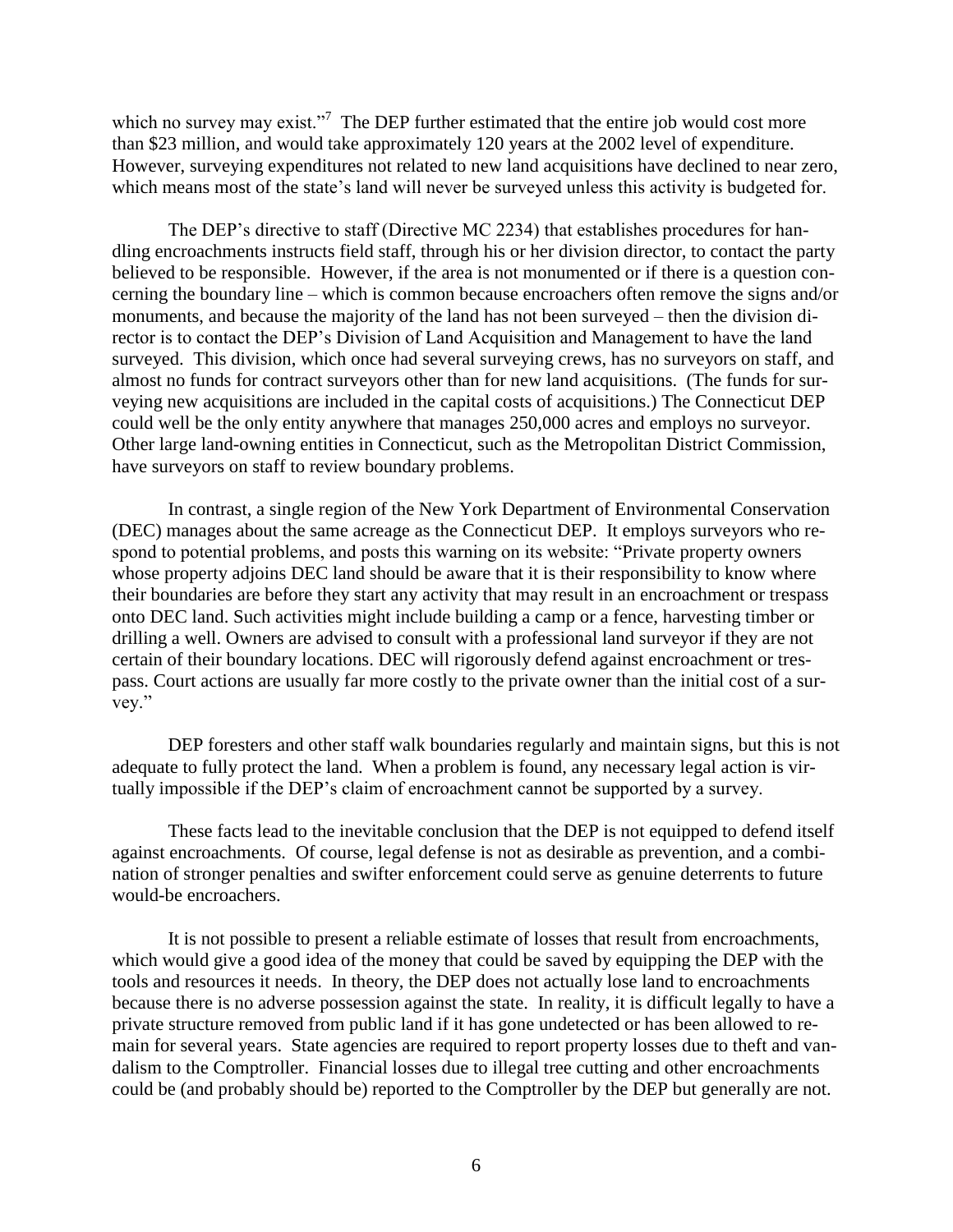If they were reported, the frequency and severity of damage from encroachments could be tracked, and the Council is recommending this change (p. 11).

#### **Pavement in the Forest**

In Kent, the beautiful Wyantenock State Forest is now bisected by a paved road more than half a mile long that leads to a large new subdivision. State files contain hundreds of pages of memos, maps, draft legal agreements, correspondence, and inspection reports relating to this road, which evidently was relocated, widened, graded, and paved with the full knowledge and dismay of the DEP and Attorney General's Office. Utilities were installed. Some of the correspondence states that the permission of the DEP – the actual landowner – was needed for utility installation, but the records in the files do not indicate that permission was ever granted. In the end, the state's efforts to prevent the destruction were all ineffectual, and the "environmental values...in this wooded parcel of State Forest were significantly compromised."<sup>8</sup> A swap agreement was proposed at one time that would have resulted in a new right-of-way in favor of the state to another nearby parcel, but it is the Council's understanding that even this agreement was never given final approval by the state.

What happened? An old dirt and gravel road on the site had been formally abandoned by the Town in 1971. A landowner outside the forest decided to subdivide and develop his land. Relevant law (CGS Section 13a-55) allowed him to use the abandoned road for access to his new development. Around 1990, he graded and paved the road, and installed culverts and utilities on the DEP's land. This adjoining landowner did not require, nor did he obtain, permission from the DEP. (He did obtain an inland wetlands permit from the town, though on the application he entered "N/A" as the name of the landowner, which in reality was the State of Connecticut; this is an apparent breakdown in the regulatory process that is separate from the encroachment problem.) The subdivided lots were offered for sale in 2005, which will result in considerable traffic through the forest that has been used much for hunting, hiking, and other uses. The value of the State Forest to the public is now considerably lower than it was.

The relevant law, which dates to 1959, was amended in 1985 and 1990 to grant rights to such landowners that, in hindsight, seem far too broad and are potentially very harmful to preserved lands. The statute should be amended to provide rights to adjoining landowners to pave abandoned roads through preserved lands only where no reasonable alternative exists, and to make only those improvements that are truly necessary.

Separate from the question of the legal right to develop the abandoned road, the Council has not been able to learn why the state took no effective action when the developer reportedly damaged resources in the state forest, including stone walls, boundary monuments (a violation of state law in itself), trees, and land outside the abandoned roadway. This damage, if corroborated, would have provided the DEP with considerable leverage to pursue modifications and/or compensation. Had the DEP been more protective of state lands, it could have taken several additional steps, including intervention in the local wetlands application, placement of physical barriers on its own land until all matters were resolved, and/or legal pursuit of compensation for damages outside the roadway.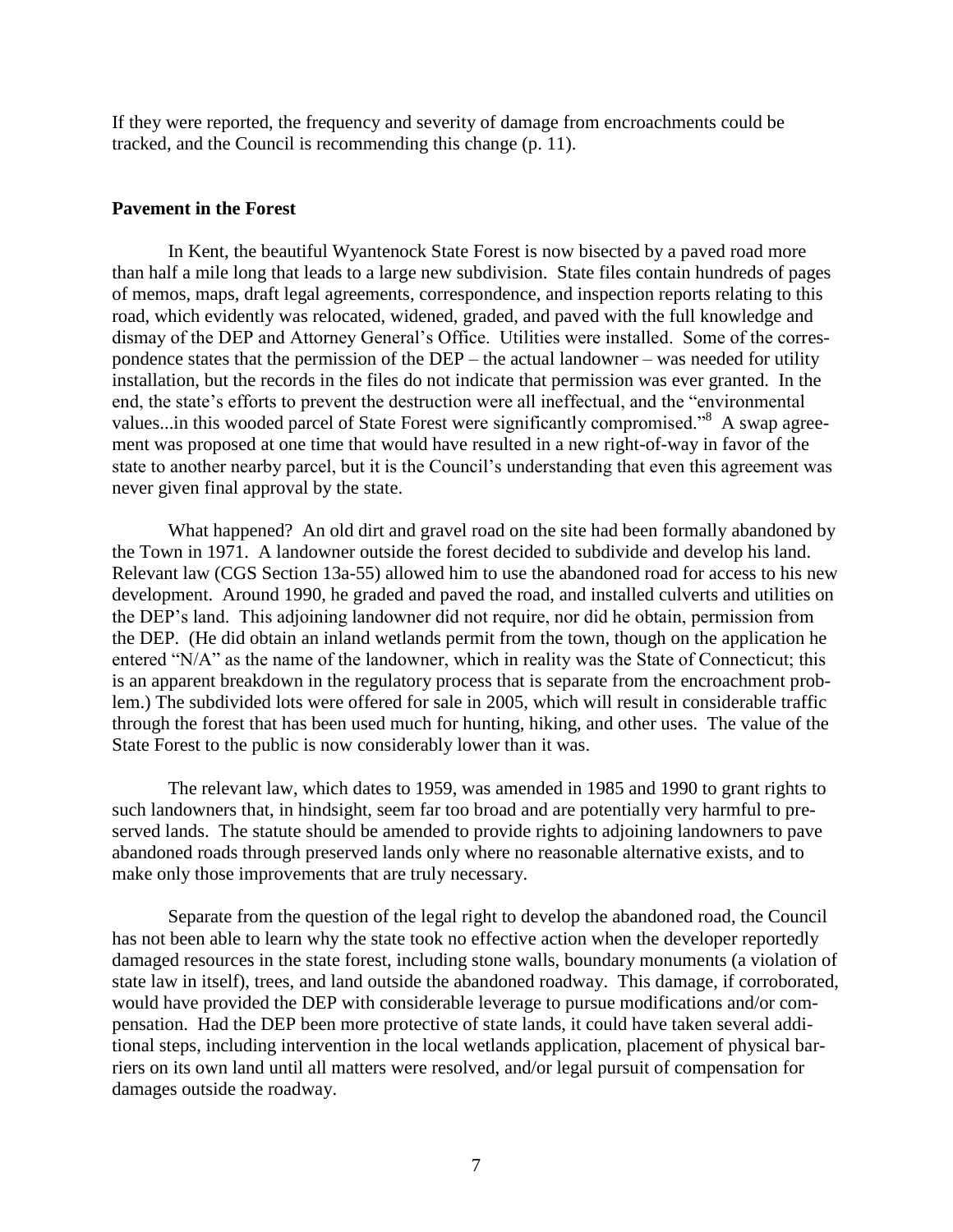#### **The Legal Defense of State Interests**

According to the Attorney General's Office, very few cases of encroachment on state lands have been pursued through lawsuits or other legal actions. A few are being addressed now, though most of these have regulatory components. (For example, some of the encroachments involve structures that also violate local zoning regulations, and the Attorney General's Office is engaged in zoning appeals.) Aside from these current cases, the Attorney General's Office reports having pursued only two encroachment cases in recent years. Yet, it reportedly acts upon all cases forwarded by the DEP. The Council is trying to determine why the large number of encroachments has resulted in so few legal cases. The reason for the absence of referrals and decisive action is difficult to document. Probably there was a reluctance to formally refer and pursue cases that suffered from lack of evidence in the form of surveyors' analyses, police reports, and other products of field investigation, combined with a collective reluctance to commit scarce resources to such activities that would have uncertain results. In sum, however, the situation reflects a historic lack of resolve in defending the state's own parks, forests, and wildlife management areas.

#### **Disposing of State-Owned Natural Lands**

Occasionally a state agency determines that it no longer needs a particular parcel of land, and notifies the Office of Policy and Management (OPM) pursuant to CGS Section 4b-21. OPM asks all other agencies if they wish to propose a re-use of the land; if there is no proposed re-use, OPM can sell, ease, or exchange it, giving the municipality the first opportunity to acquire it. Since 1992, approximately 25 parcels have gone through this process. In a few instances, the DEP has requested parcels of land it needed for specific purposes, such as a boat launch or wildlife management area. In most other cases, the DEP found it had no need for the property. However, even where the DEP has no use for the land itself, the best use of the land, or some part of it, might include preservation in a natural condition.

The deficiency in the current surplus land process is that land can be sold or transferred out of state ownership without the state knowing how valuable it might be for the protection of natural resources. Large wooded lands have been discarded in this way, and the state does not know what natural resources it might have had in its possession. If these lands harbored significant natural resources (a presence which we might never confirm), they could have been protected at virtually no cost, perhaps through the use of conservation easements, while the state might be spending considerable sums elsewhere to protect the same resources.

In addition to the 25+ properties that went through the OPM-administered process, many more have been transferred out of state ownership by direct acts of the General Assembly. The same conclusions apply: We might never know if some of the parcels should have been conserved, in whole or in part.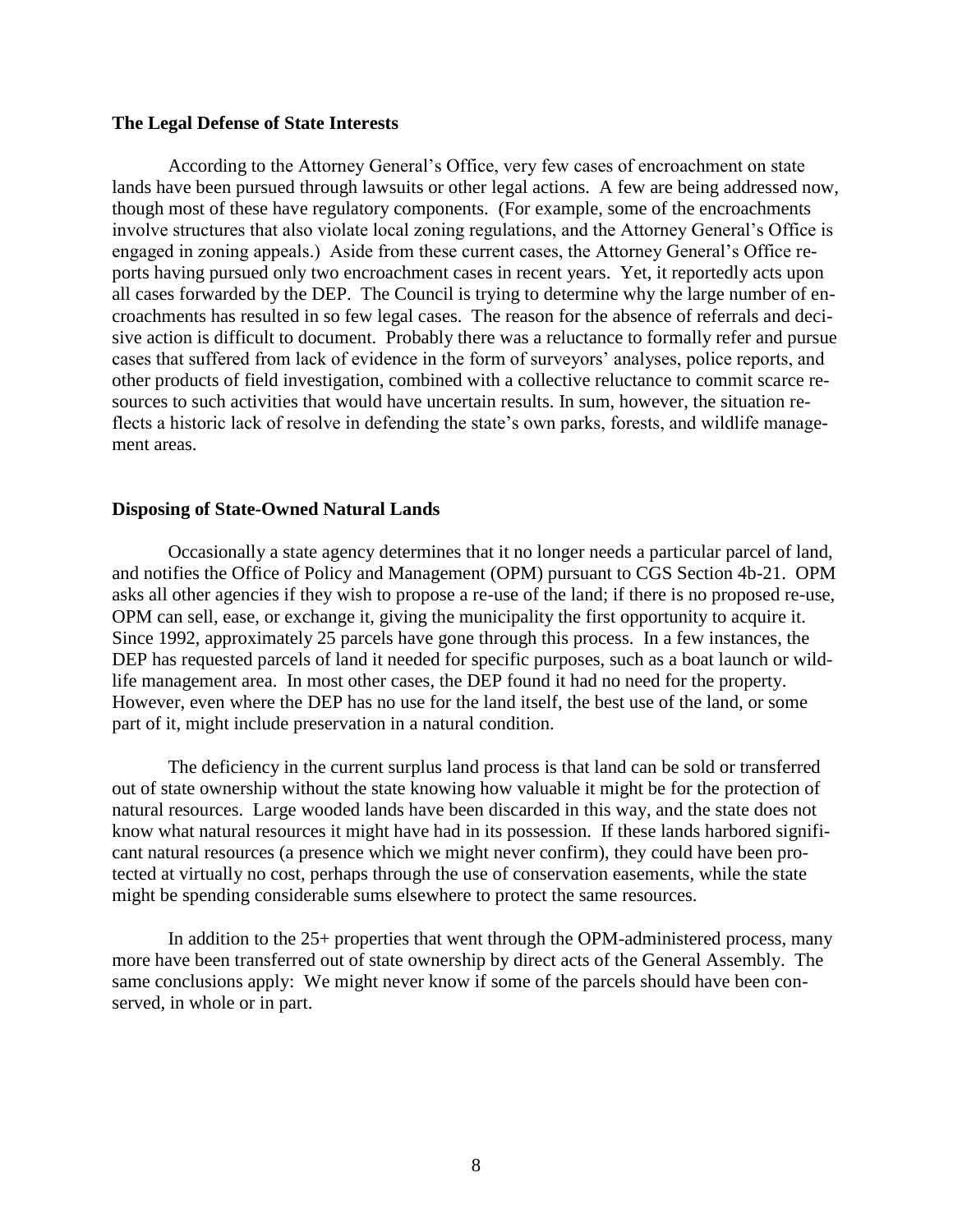#### **ATVs: Encroachments on Wheels**

Since 1980, the number of All-Terrain Vehicles (ATVs) has grown substantially. Exact numbers are impossible to obtain. State law requires ATVs to be registered unless they are used exclusively on one's own property. Off one's own property, they can be driven only with the landowner's permission. As of June 2005, about 2,500 were registered. The DEP and ATV interest groups estimate that there might be tens of thousands of ATVs in Connecticut, but without registrations this is not possible to verify. Possibly, the great majority of ATV buyers decline to register their vehicles at the time of purchase by claiming they will be used exclusively on their own properties.

Use of ATVs on public and private preserved lands is commonplace, and it is virtually all illegal. State law does not allow ATVs on state land (except by disabled hunters), and allows their use on private land only with written permission. The Council is not able to measure the problem, but it is difficult to find anyone who spends time outdoors who has not witnessed violations or evidence of violations. Regrettably, the evidence usually takes the form of damage to trails, streams, and wildlife habitat. The Council has received complaints of ATV tracks in and around a stream that flows to drinking water supply reservoirs, and water companies have reported damage to watershed lands from ATVs. Numerous land trusts have reported problems.

While the extent of illegal ATV use defies precise measurement, there is enough data to confirm that illegal ATV use constitutes a widespread assault on preserved lands. In 2001, the DEP made more than 1100 arrests for illegal ATV use; this was 16% of all arrests made by Environmental Conservation (EnCon) Police Officers. At the time, EnCon Officers responded to complaints of illegal ATV use anywhere in the state. In 2003, the number of EnCon Officers was reduced substantially, and the DEP reduced its enforcement work to include only DEPmanaged lands. In 2004, under this more limited scope of work, the DEP responded to about 600 ATV-related complaints on state land and made 255 arrests. State and municipal police have made many arrests, probably many hundreds.

There has been considerable public debate, at the General Assembly and elsewhere, about strategies to reduce illegal ATV use. Several parties have suggested the designation of public lands where riding would be allowed. A 1986 law (CGS Section 23-26c) charges the DEP with identifying appropriate state-owned properties, and the DEP adopted a policy in 2002 that creates a procedure whereby ATV organizations can nominate lands for designation.

The Council offers no recommendation at this time on the proposal to spend public dollars to acquire or create a recreation area where people could ride ATVs. Many people have suggested that the creation of legal ATV trails would reduce the incidence of illegal use. However, the Council is not aware of evidence that supports the suggestion that a reduction in illegal use would necessarily follow the establishment of legal riding areas. A legal riding area could expand the popularity of ATVs, which could in turn lead to more ATV ownership and conceivably more illegal use. The Council observes that the DEP does not have adequate staff to patrol and manage its existing parks, forests, and wildlife management areas, and thus would seem unable to take on the additional tasks associated with a new type of use.<sup>9</sup> Also, existing parks, forests, and wildlife management areas were acquired for specific conservation purposes not re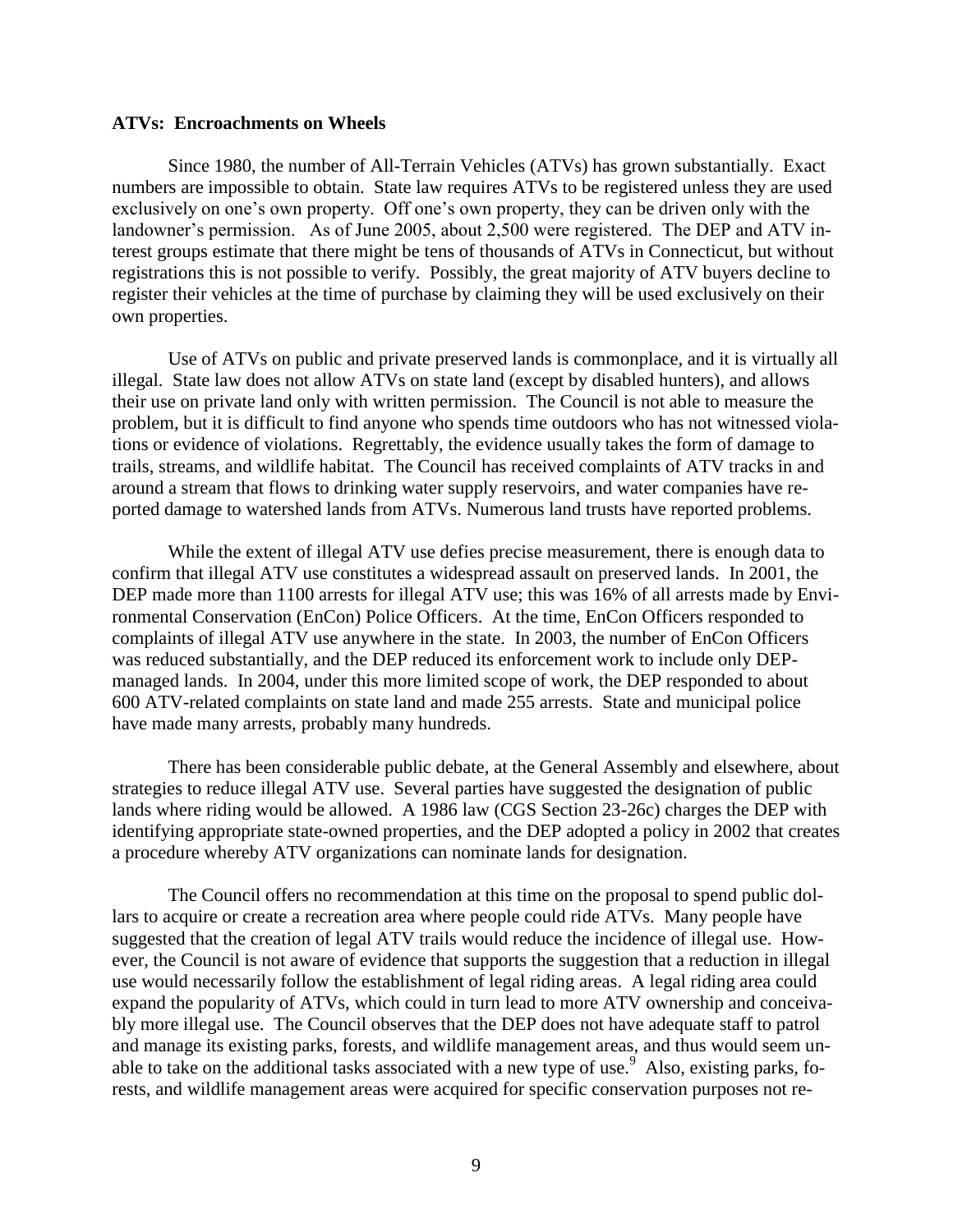lated to motorized vehicle use. Regardless of the future of legal riding areas, the first step is to slow the spread of illegal riding and the resulting damage that it inflicts on the public's land. The enforcement authorities need more resources.

The Council has been reviewing efforts by other states to limit the damage from illegal ATV use. Such measures as requiring registration (with visible plates) and insurance at the time of purchase, and requiring in-state registration for out-of-state ATVs, warrant further study.

# **Other States Have Similar Problems**

Numerous other states have greatly increased their penalties for encroachments, including illegal tree cutting, and have experience with problems such as widespread boundary encroachments. The Council can assist in determining what solutions in other states might be directly applicable to legislation in Connecticut.

# **Recommendations**

Note: All organizations that own and manage land for conservation purposes should survey, mark, and regularly inspect the boundaries of their lands. The recommendations below are intended to aid those organizations that properly maintain their boundaries.

### **To deter and compensate for illegal tree cutting, the most common form of encroachment:**

- 1. Amend CGS Section 52-560 to add a provision that for any cutting of trees without permission of the owner on preserved lands (state, municipal, and nonprofit land trust lands), where the boundary is reasonably well-marked, the consequences shall be as follows:
	- a. establish the fine for illegal tree cutting on preserved lands at three times the value of the trees *and*
	- b. make the violator liable civilly to the injured party for three times the value of the trees, plus the cost of restoring the land to a condition from which the land can regain the ecological functions it performed prior to the cutting, plus any reasonable attorneys fees, other costs and expenses in connection with the legal action. (The model for this last provision is the Inland Wetlands and Watercourses Act, CGS Section 22a-45(b).) The court, in assessing the damages to be awarded, should also be authorized to consider, in addition to the cost of restoration, the willfulness of the violation, the damage to natural resources, added economic benefit gained by the violator through the tree-cutting, and other relevant factors.
	- c. define the value of a tree on preserved land as its **appraised** value, which may be made in accordance with The Guide for Plant Appraisal, as published by the International Society of Arboriculture, Urbana, Illinois. (This is the definition currently used in CGS Section 23-65 for trees cut illegally in rights-of-way.)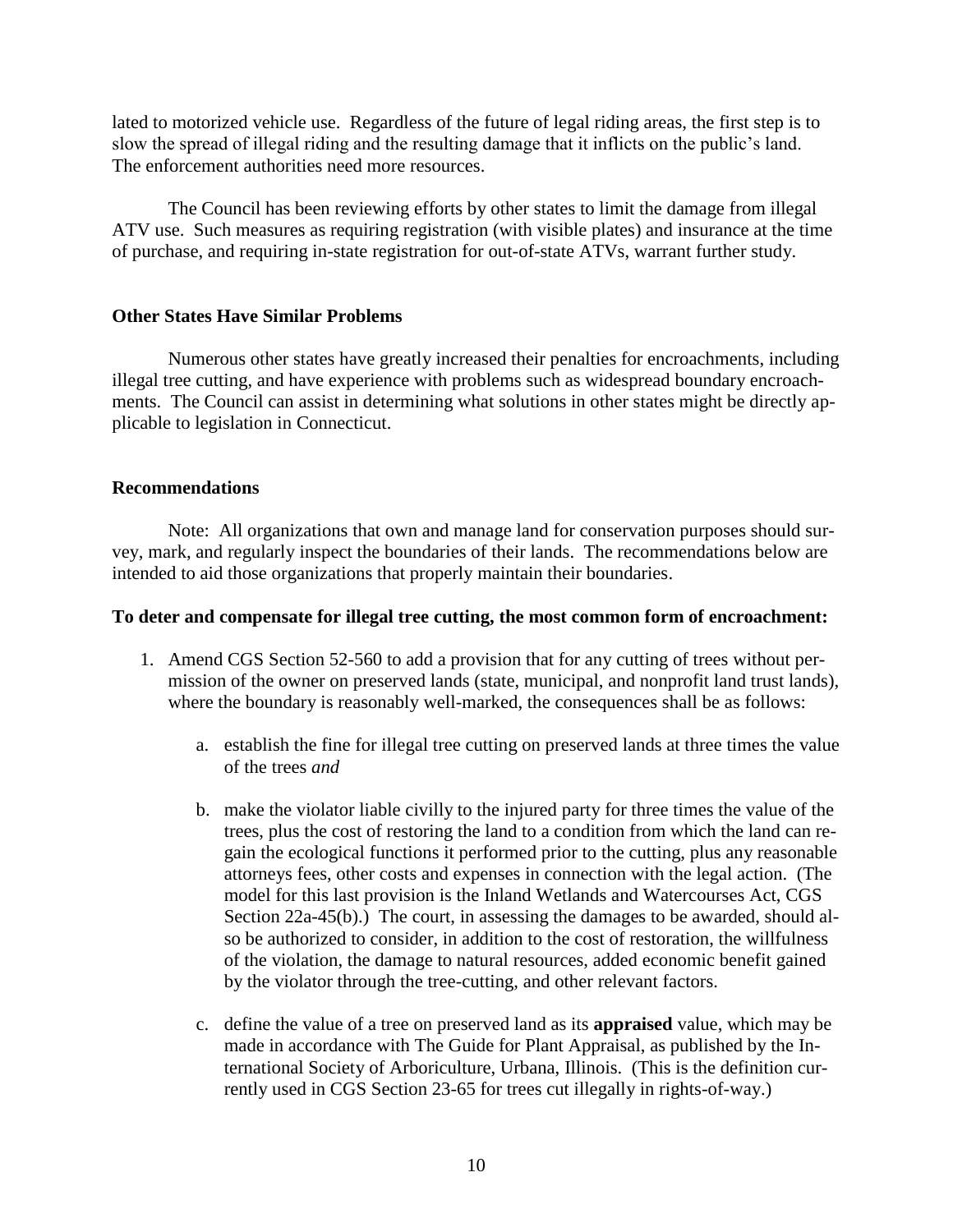# **To defend State Parks, Forests and Wildlife Management Areas against encroachments:**

- 2. The Governor, General Assembly, and DEP should establish a firm policy of not tolerating any encroachments. ("It is the policy of the State of Connecticut that encroachments will not be tolerated on state lands.")
- 3. The DEP and Attorney General should resolve all known existing encroachments by 2008.
- 4. The Governor and General Assembly should appropriate sufficient funds to the DEP to survey state lands and mark their boundaries.
- 5. The DEP should hire at least one survey crew and necessary support to allow for swift response to all encroachments and boundary disputes.
- 6. The DEP should refer all encroachments to the Attorney General for swift action. The Attorney General should seek compensation sufficient to cover restoration costs.
- 7. The DEP should report all losses due to theft and encroachment to the Comptroller and Auditors of Public Accounts. The goal should be to reduce unrecovered losses to zero.
- 8. The DEP should continue its practice of reducing border mileage and potential conflicts by acquiring (from willing sellers) inholdings and parcels that have the effect of smoothing irregular boundaries of its properties. Many such acquisitions have been made as part of the Recreation and Natural Heritage Trust program.

# **To give all organizations – state, municipal, and nonprofit – that own preserved lands the legal tools they need to defend themselves from all encroachments:**

- 9. The General Assembly should enact a new statute that makes the trespasser civilly liable for any encroachment on land that has been permanently preserved for the protection of the natural environment (including land preserved by a conservation easement where the grantee is the State of Connecticut or a conservation organization). The damages awarded should be sufficient to pay for the restoration of the land to its original pre-encroachment condition, as determined by a qualified scientist. The injured party should be permitted to recover any reasonable attorneys fees, other costs and expenses in connection with such action. (Again, the model is the Inland Wetlands and Watercourses Act.) The court, in assessing the damages to be awarded, should be authorized to consider, in addition to the cost of restoration, the willfulness of the violation, the degree to which the boundary was marked, the damage to natural resources, added economic benefit gained by the violator through the encroachment, and other relevant factors.
- 10. The General Assembly should amend the Connecticut Environmental Protection Act (CGS 22a-16) to authorize the Attorney General to act on behalf of nonprofit land trusts against encroachments by taking an action in the Superior Court.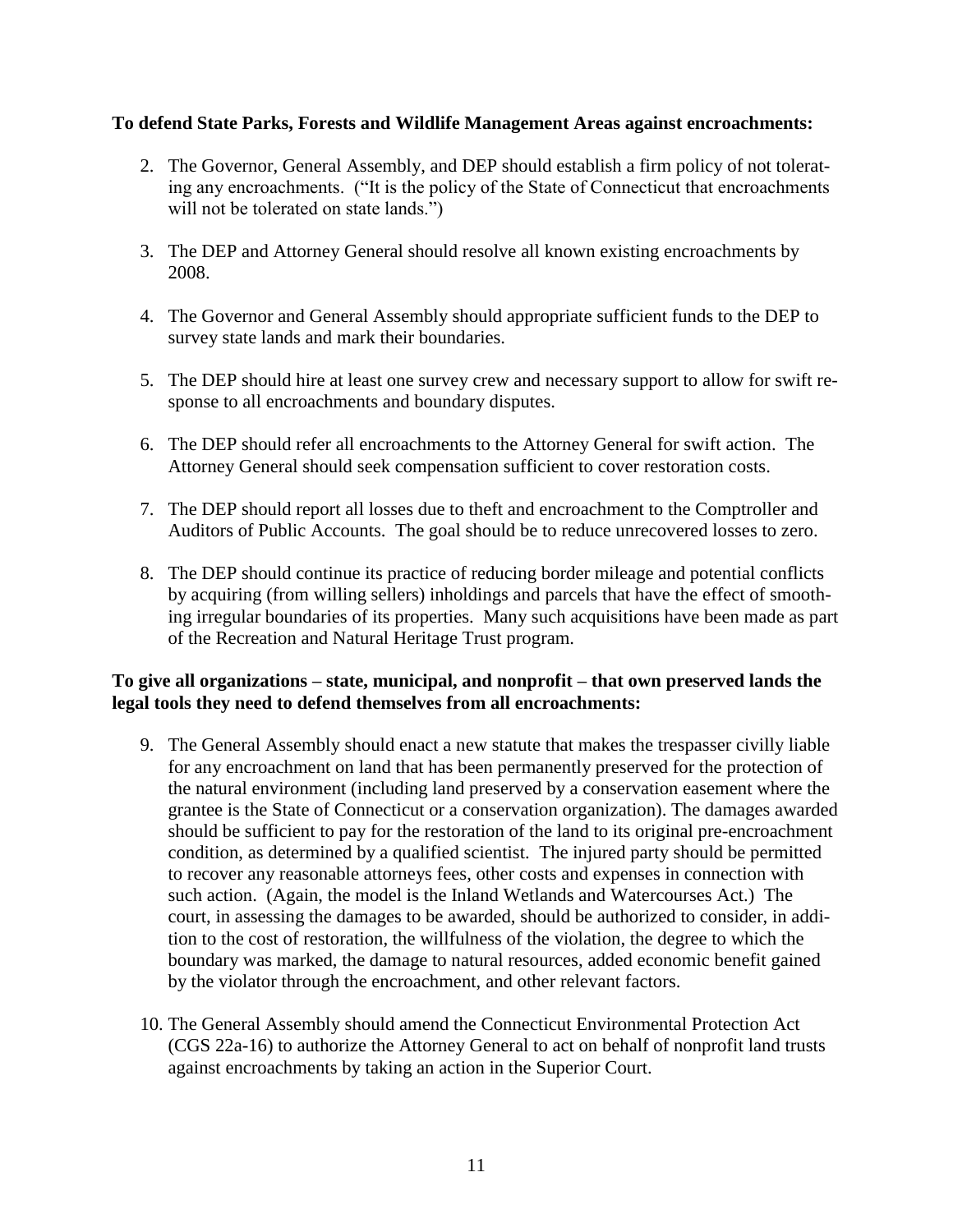11. The General Assembly should authorize the DEP to establish a revolving fund to provide legal expenses for qualified land trusts that are victims of encroachment. Such fund, once established, would be replenished when the land trust that borrows from the fund is awarded attorney's fees by the court (as recommended in # 9, above).

# **To prevent unreasonable paving of roads in state forests, parks, wildlife management areas and preserved lands held by nonprofit land trusts:**

12. The General Assembly should amend CGS Section 13a-55 – which gives rights to landowners adjoining abandoned and discontinued roads to use and improve those roads – to provide an exception if the abandoned or discontinued road in question runs through preserved lands. Specifically, the amendment should specify that any owner of land adjoining the abandoned or discontinued road has a right-of-way through preserved land only if there is no reasonably alternative means of access to his or her property that avoids the preserved land, and if the improvements are found to be necessary. Also, within preserved lands, the improvements allowed by the right-of-way should be only those essential to permit passing and re-passing. Also, the permission of the owner of the preserved land should be required in order to install utilities or any other improvements not directly related to passing and re-passing on the right-of-way. Finally, the party who constructs the road should be legally responsible for all maintenance and should assume all liability, unless a government body or other party agrees to assume such responsibility.

# **To Prevent the Discarding of Ecologically Significant State Lands**

- 13. The DEP should amend the regulations of the Connecticut Environmental Policy Act to include, as an agency action for which an environmental review is required, "transfer of land to another party, except for land which has been permanently conserved."
- 14. The Office of Policy and Management or the Department of Public Works (depending on the land's status in the surplus property program) should secure a natural resource inventory of any undeveloped lands declared to be "surplus," and develop a plan with the assistance of the DEP to protect any acres that might be of conservation value to the public. Any acres so protected will count toward the state's open space preservation goal, and at very low cost.
- 15. The General Assembly, prior to conveying any undeveloped lands to a municipality or other party for purposes other than open space conservation, should ask the DEP for an environmental assessment of such land and its recommendations for protecting any portions of it for conservation purposes. Funds should be appropriated, as required, for such purpose.

# **To Protect Preserved Lands from ATVs:**

16. The Governor and General Assembly should appropriate sufficient funds to the DEP to restore the number of Conservation Officers to at least 32 for the area outside of the ma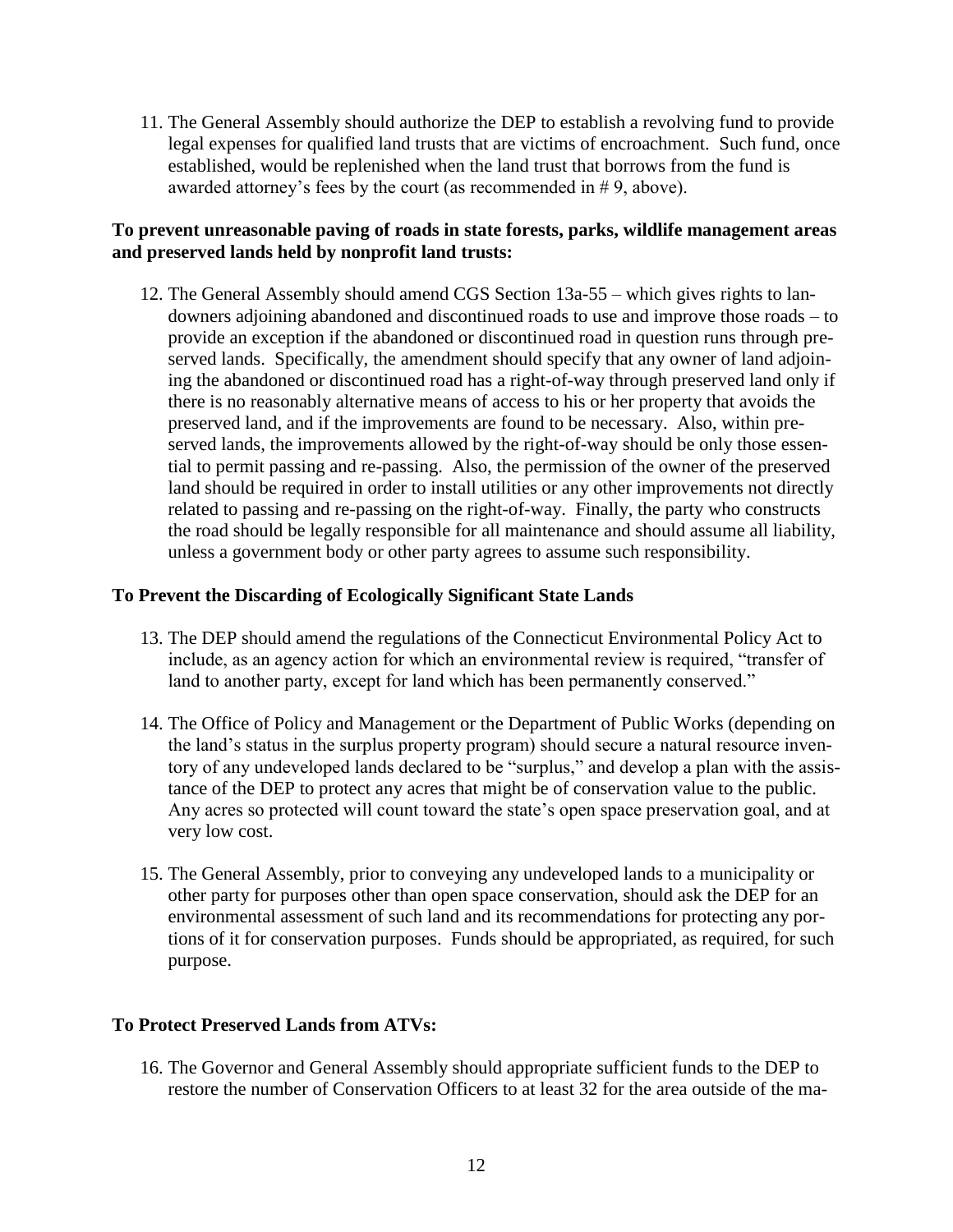rine district. This would be comparable to the 1992 staffing level, which itself was found to be insufficient by the Governor's Task Force on Hunting and Public Safety. There will be many benefits beyond the improved enforcement against illegal ATV use.

17. The General Assembly should amend CGS Section 23-26g to state that any person found guilty of an infraction for illegal ATV use on state land or any preserved land shall be civilly liable for any necessary costs of restoring the land and related costs.

When legislation is drafted, the Council stands ready to assist in any way it can, and encourages the drafters to solicit input from the many categories of people and organizations who would be affected.

# **Notes**

1. Correspondence from Christopher L. Morano, Chief State's Attorney, to Representative Demetrios Giannaros, 21<sup>st</sup> Assembly District, June 6, 2005.

2. Land Trust Alliance, *Land Trust Standards and Practices*, Revised 2004.

3. *Ventres* v. *Mellon* 275 Conn. 105 A.2d (2005).

4. *Southern New England Stumpage Price Survey Results, Third Quarter – 2005*, joint effort of Cooperative Extension at the Universities of Massachusetts and Connecticut, and the state forestry agencies in CT, MA, RI. http://forest.fnr.umass/edu/stumpage.htm

5. An Act for the more Effectual Detecting and Punifhing Trefpafs, Passed by the General Court of Assembly of His Majesty's Colony of Connecticut in New England, 1726. For each tree 12 inches or more in diameter, the violator owed the owner three times the value *plus* 20 shillings.

6. Data from "Land Trust Encroachment Survey - Final Report," presented by Dr. Charles Leach , Farmington Land Trust, at November 30, 2005 CEQ meeting.

7. *Performance Review Follow-Up, Real Property, Surplus Real Property*, Auditors of Public Accounts Kevin P. Johnston and Robert G. Jaekle, July 31, 2002.

8. Memo from Donald H. Smith, State Forester and Director, DEP Division of Forestry, to Elizabeth Brothers, Director, DEP Division of Land Acquisition and Management, December 18, 2003.

9. *Connecticut State Parks Infrastructure Conditions Assessment*, prepared by Clough, Harbour, and Associates, LLP for the Department of Environmental Protection, December 2003.